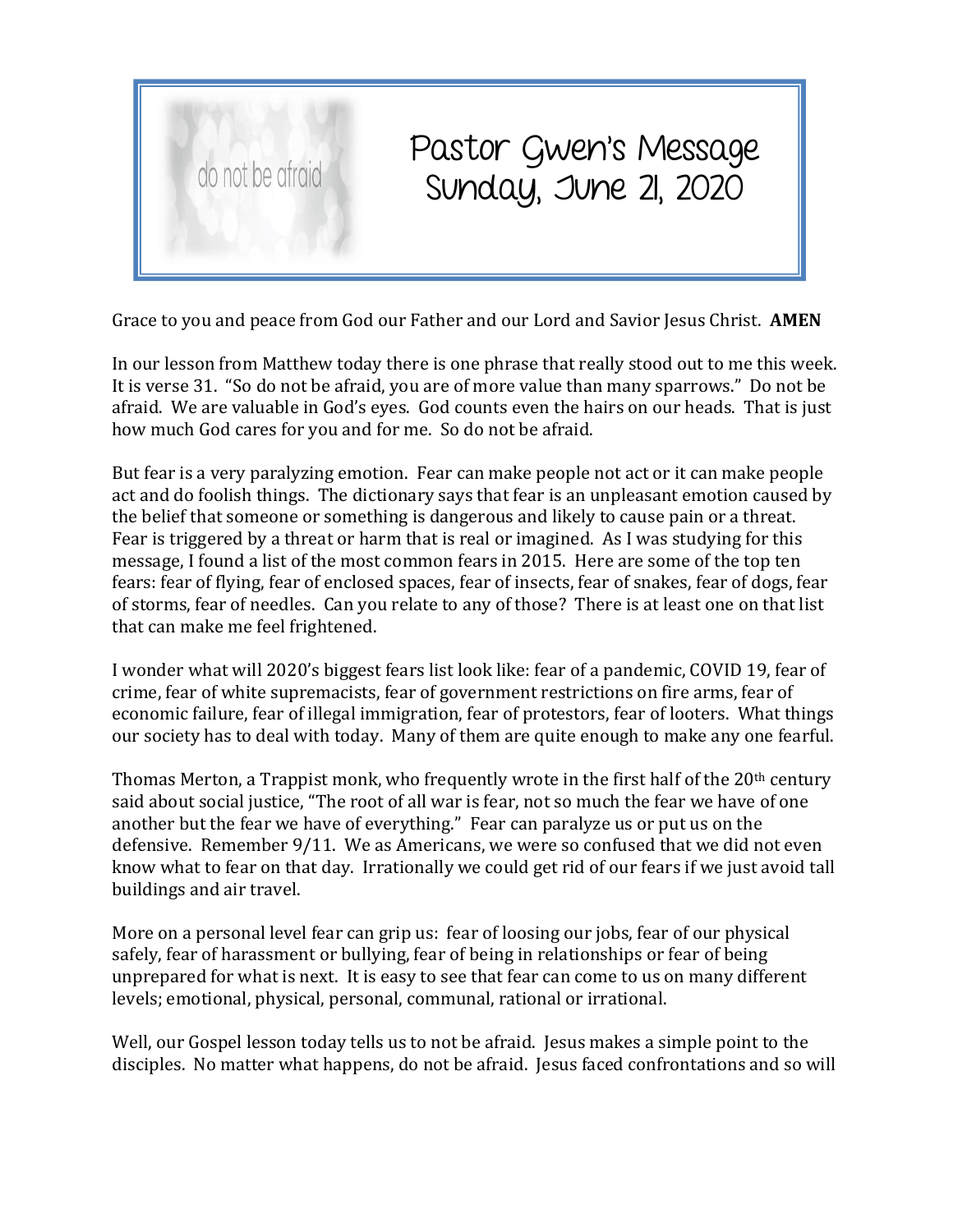the disciples, but Jesus reassures them that no matter what might come their way, they should not fear for God will have the last word.

God loves us enough to count the hairs on our heads. For me that number is getting lesser each day, but God knows that. Even so, God will continue to love us and me even if all our hairs fall out. Nothing we can do, even having a bald head, will stop God from loving us. So what is there to fear?

I would like to share with you 5 of what I think are the best scriptures that can help us over come fear. I hope that this will be helpful to you.

**#1. Deuteronomy 31:8** "It is the Lord who goes before you. He will be with you; he will not fail you or forsake you. Do not fear or be dismayed." This is God's promise to us, that we will never have to go it alone. He is all we need and He will never let us down.

**#2 Romans 8:28** "We know that all things work together for good, for those who love God, who are called according to his purpose." No matter how much of a mess we make, it is never too late for God's help. God not only forgives us, but he opens doors, answers prayers and showers us with blessings that we do not deserve. God is good all the time. And He will show you the purpose for your life.

**#3 Isaiah 43:1** "Do not fear, for I have redeemed you. I have called you by name, you are mine." Awesome declaration! God, the creator of everything that is, is so limitless that He can care about each day of my life, all the details. Yes, Bruce and Stan, God is in the details and they all matter, they all matter to Him. We are God's prized people, His redeemed people, who need not fear.

**#4 1 John 4:18** "Perfect love casts out fear." I can still hear Grandma Brown saying this verse to me, even though I was too young to understand what it meant. God is love, perfect love. And the more we come to know that love, the less there is to fear. Trusting God or abiding in His love is what we come to realize when we have faith in Him.

**#5 Psalm 18:2** "The Lord is my rock, my fortress, and my deliverer." This saying by King David came as he gave thanks to God for saving him from his enemies. And what a verse to hang on to as we face challenges of our day. God is our rock too, if we only let Him be.

Fear has no place in our hearts or minds because we are believers. The Holy Spirit will guide us to trust and have faith that God will deliver us completely from all fear.

So even if tomorrow a tornado levels Park Falls, or a terrorist attack happens here, or if this church building were to burn to the ground, or COVID 19 were to ravage our community, we can be assured that God would still love us and be with us in those tragedies. Sorrow, pain, loneliness, sickness, and devastation will still exist but they do not have to have